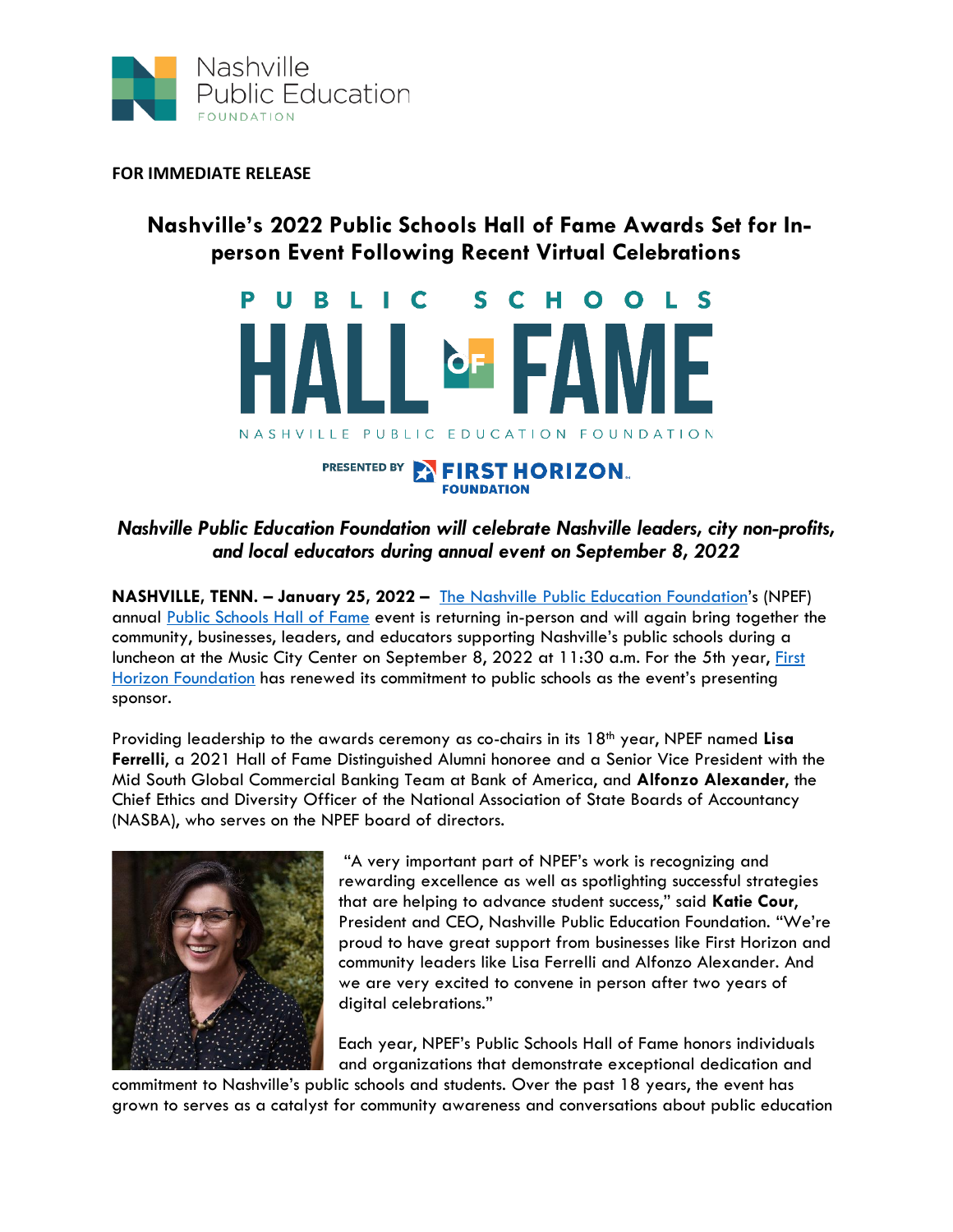in Nashville. In 2020 and 2021, NPEF hosted the Hall of Fame in a virtual celebration due to the pandemic but expects the return to an in-person event to generate added pride and excitement to honorees, sponsors and attendees.



"By celebrating our city's leaders in education, business and beyond, the Public Schools Hall of Fame exists to hold up the best of Nashville and inspire others to contribute to bettering our public schools," said event co-chair **Lisa Ferrelli**. "I'm happy to be a part and give my time as so many businesses and leaders do each year. We hope that this year will be the largest turn out yet."

The award categories included in NPEF's annual Public Schools Hall of Fame are:

• The Nelson C. Andrews Distinguished Service Award is given to a leader in the Nashville community who is an advocate for children and youth, has had a significant impact on making Nashville a city that works for everyone, and inspires others to lead and serve. The award

is named after the late co-founder of the Nashville Public Education Foundation, Nelson C. Andrews, who was a fierce advocate for Nashville's public schools.

- The Distinguished Alumni Award presented by [Belmont University](https://www.belmont.edu/) is a celebration of graduates of Metro Nashville Public Schools who have displayed leadership in their professions, have made significant civic, business, and/or community contributions, and have positively impacted the lives of others
- The Thomas J. Sherrard Inspiring Innovation Award presented by [Nissan](https://www.nissanusa.com/) is given to an organization or program that exemplifies NPEF's commitment to bringing bold, innovative strategies to make a difference for Nashville's public schools. The award serves to showcase the people doing work to move the needle and find success for Nashville students. The winner also receives a \$10,000 grant.
- The Annette Eskind Inspiring Educator Award presented by [UBS](https://www.ubs.com/us/en.html) is given to a Metro Nashville Public Schools teacher with innovative practices or ideas that inspire students of all backgrounds to fall in love with learning while achieving academic success. The award provides grant funds of \$10,000 to support teachers' innovative practices and reach more students in need.

"It's been a very challenging couple of years for public schools. The pandemic has challenged our leaders, educators, and students in so many ways," said event co-chair **Alfonzo Alexander***.* "Our city has achieved great work amidst adversity, and I'm proud to help showcase it."

All are welcome to join NPEF to celebrate and attend the Public Schools Hall of Fame. More information about supporting NPEF and details about sponsorship can be found online at [https://nashvillepef.org/hall-of-fame/.](https://nashvillepef.org/hall-of-fame/) Organizations interested in sponsoring this year's Public Schools Hall of Fame can contact [Melinda Judd,](mailto:melinda.judd@nashvillepef.org?subject=Hall%20of%20Fame%20Sponsorship%20Opportunities%20) the Vice President of outreach and development at NPEF.